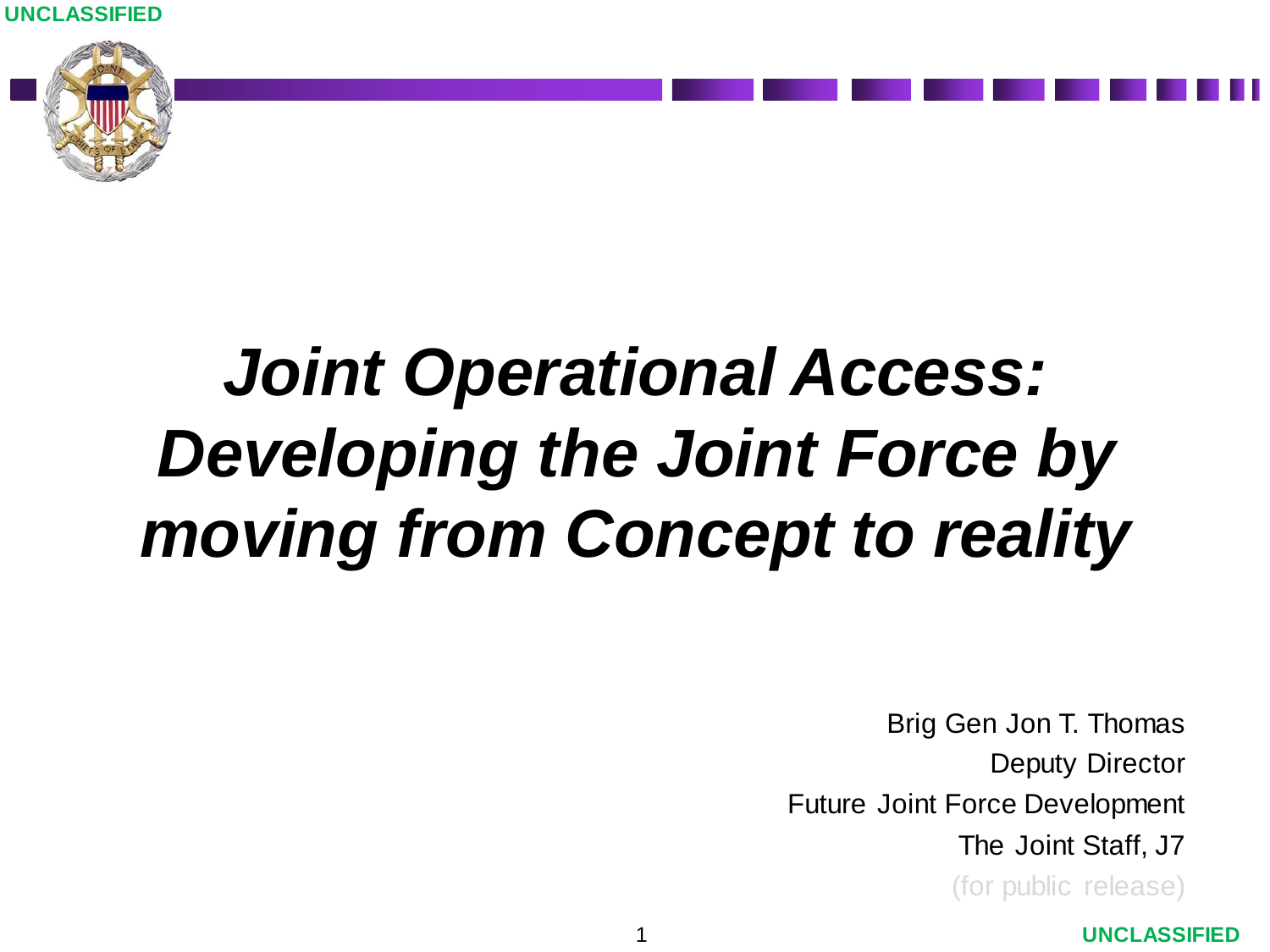- **Developing a Prepared, Improved and Adaptive Future Force**
- **Joint Operational Access (JOA) Concept basics**
- **The "family" of Joint Concepts…and how ASB fits in**
- **JOA Implementation: from Concept to reality**
- **JOAC, ASB, JCEO—potential mis-perceptions**
- **Questions?**

*Overview*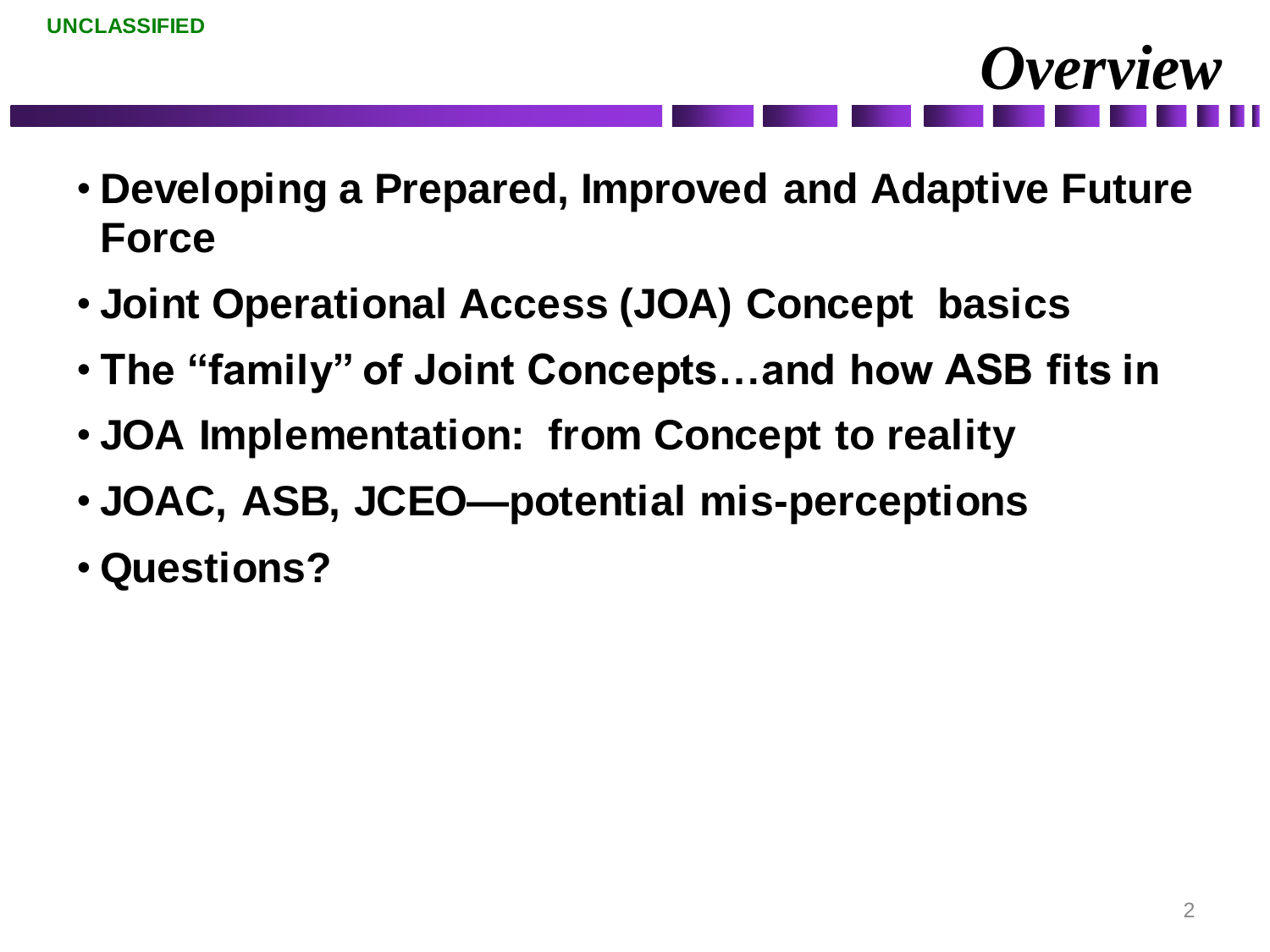#### **UNCLASSIFIED**

#### *Developing a Prepared, Improved and Adaptive Future Force*

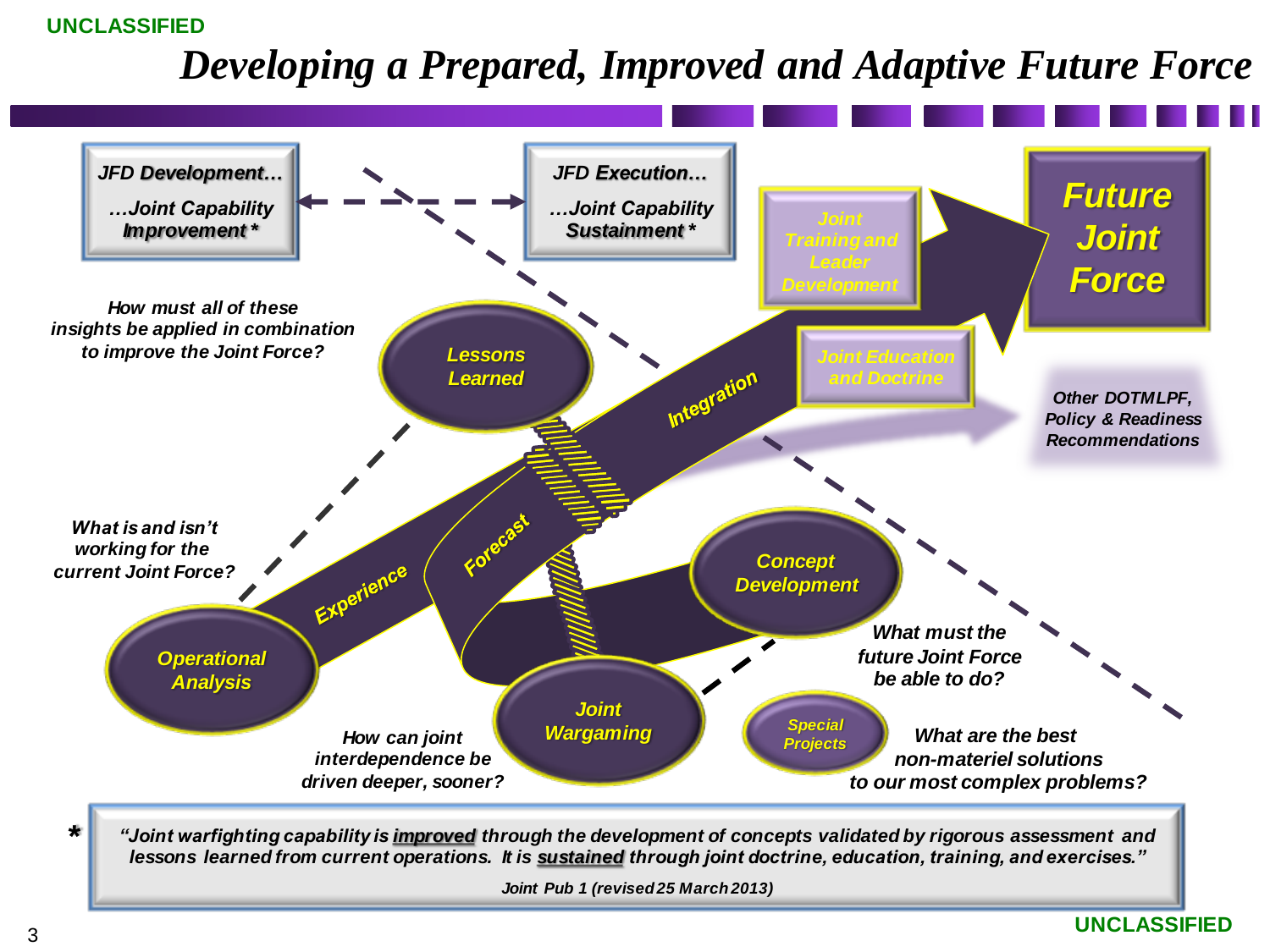## *Joint Operational Access Concept*

- **Developed in support of NSS, QDR, and NMS**
- **Supports the Capstone Concept for Joint Operations (CCJO) central idea of Globally Integrated Operations**
- **Describes the capabilities required for the Joint Force to operate in contested environments characterized by anti-access/area denial (A2/AD) challenges**
- **Leverages the central idea of Cross-domain Synergy to provide freedom of action for the Joint Force**
- **Identifies key precepts for operational access and subsequently defines 30 required capabilities**
- **Is an unclassified document approved for public release**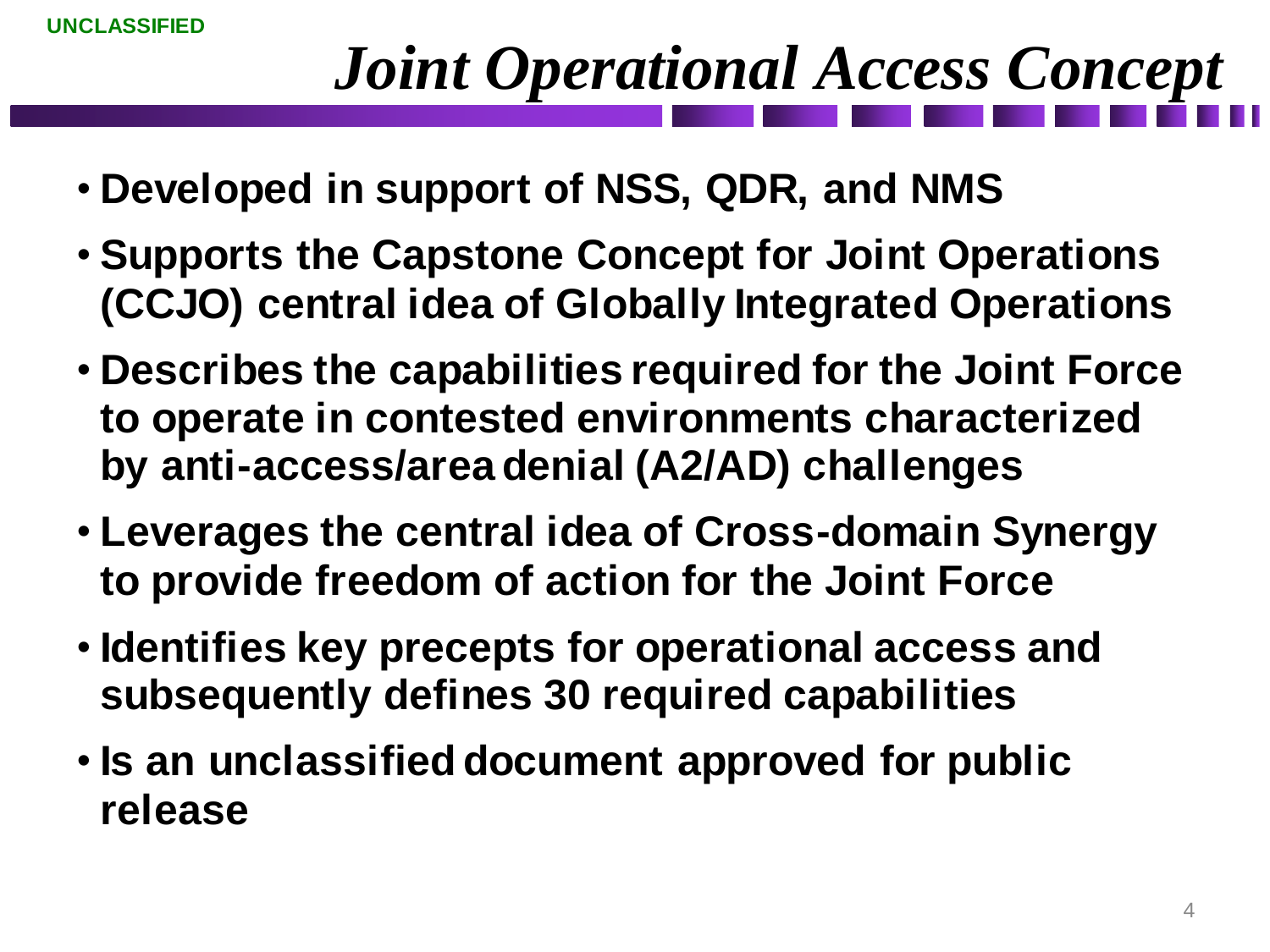### *Joint Concept Structure*

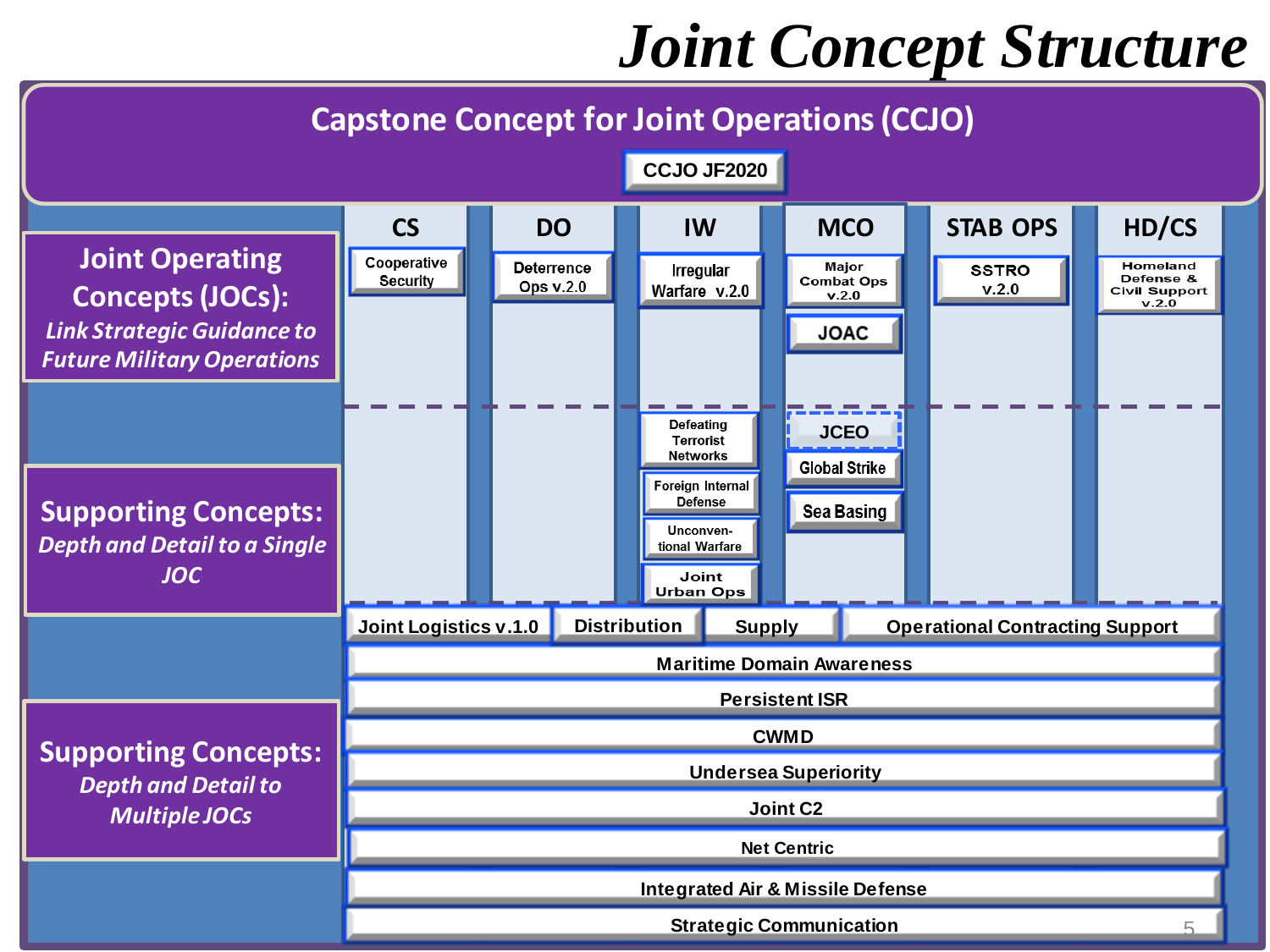### *Joint Concept Structure*

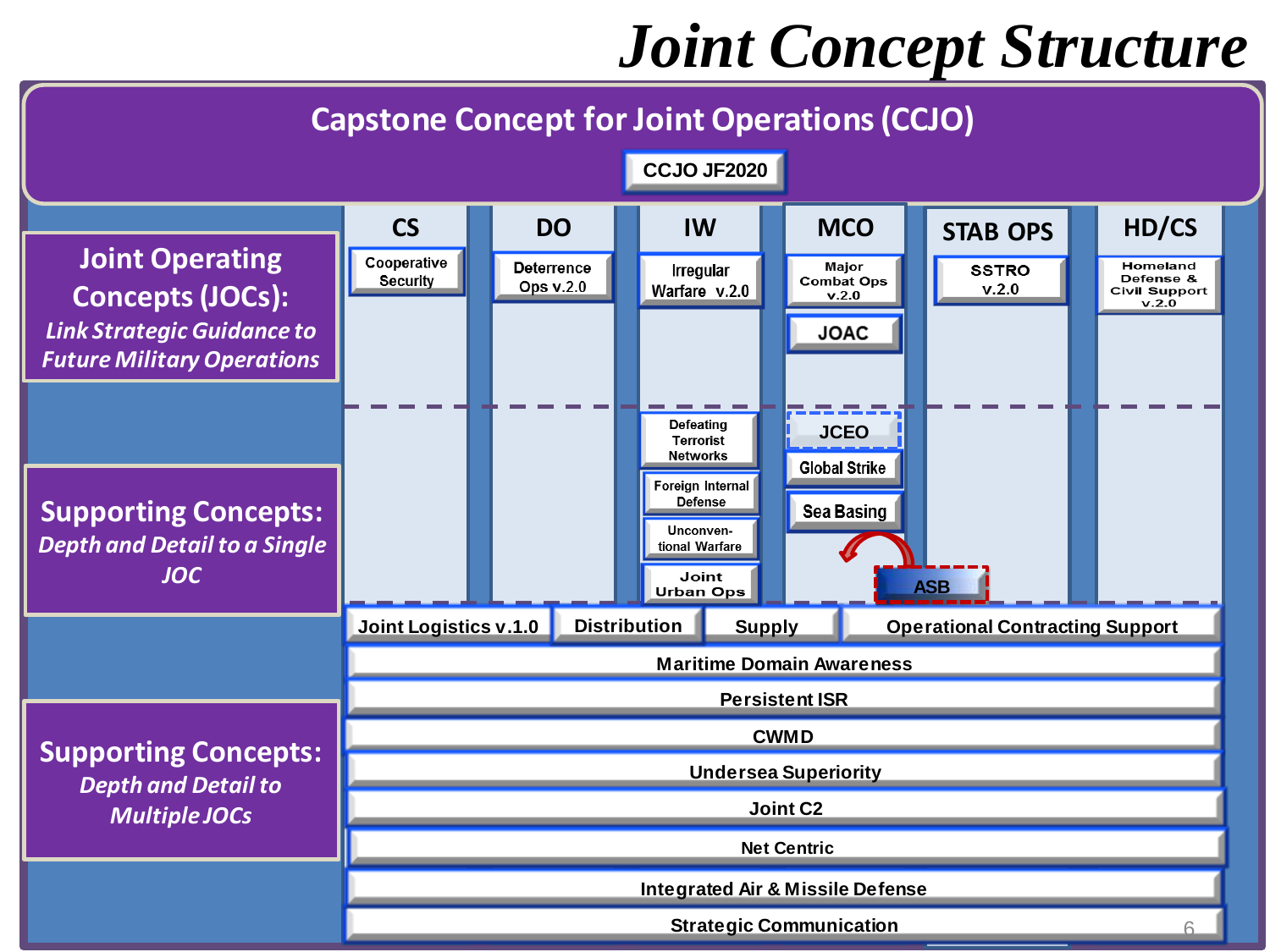# *JOA Implementation*

- **Goal: Improve Joint Force capability to gain and maintain operational access in A2/AD environments**
- **Method: Develop JOA Implementation Plan (JIP) via collaborative efforts with Services and Combatant Commands**
- **Timeline: Base plan approved by Spring 2014; subsequently updated on annual cycle**

JOA Implementation is a large and complex task affecting *the entire Department across all elements of DOTMLPF-P …and will take years to accomplish*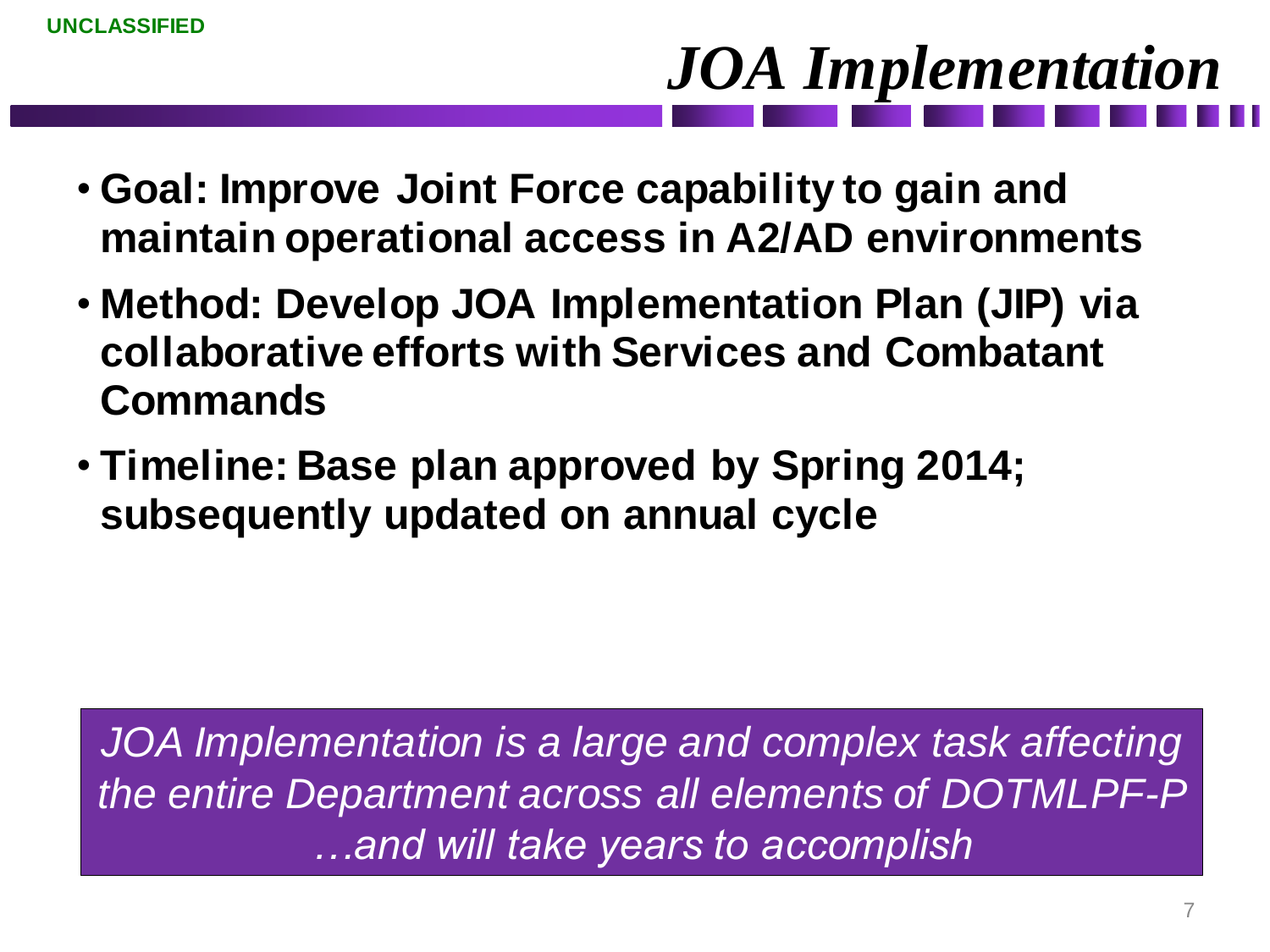## *Potential Misperceptions*

- **"JOA (or ASB, or JCEO) are strategies"**
- **"JOA (or ASB, or JCEO) are escalatory"**
- **"JOA (or ASB, or JCEO) are oriented on specific opponents"**
- **"JOAC and ASB are competing or redundant"**